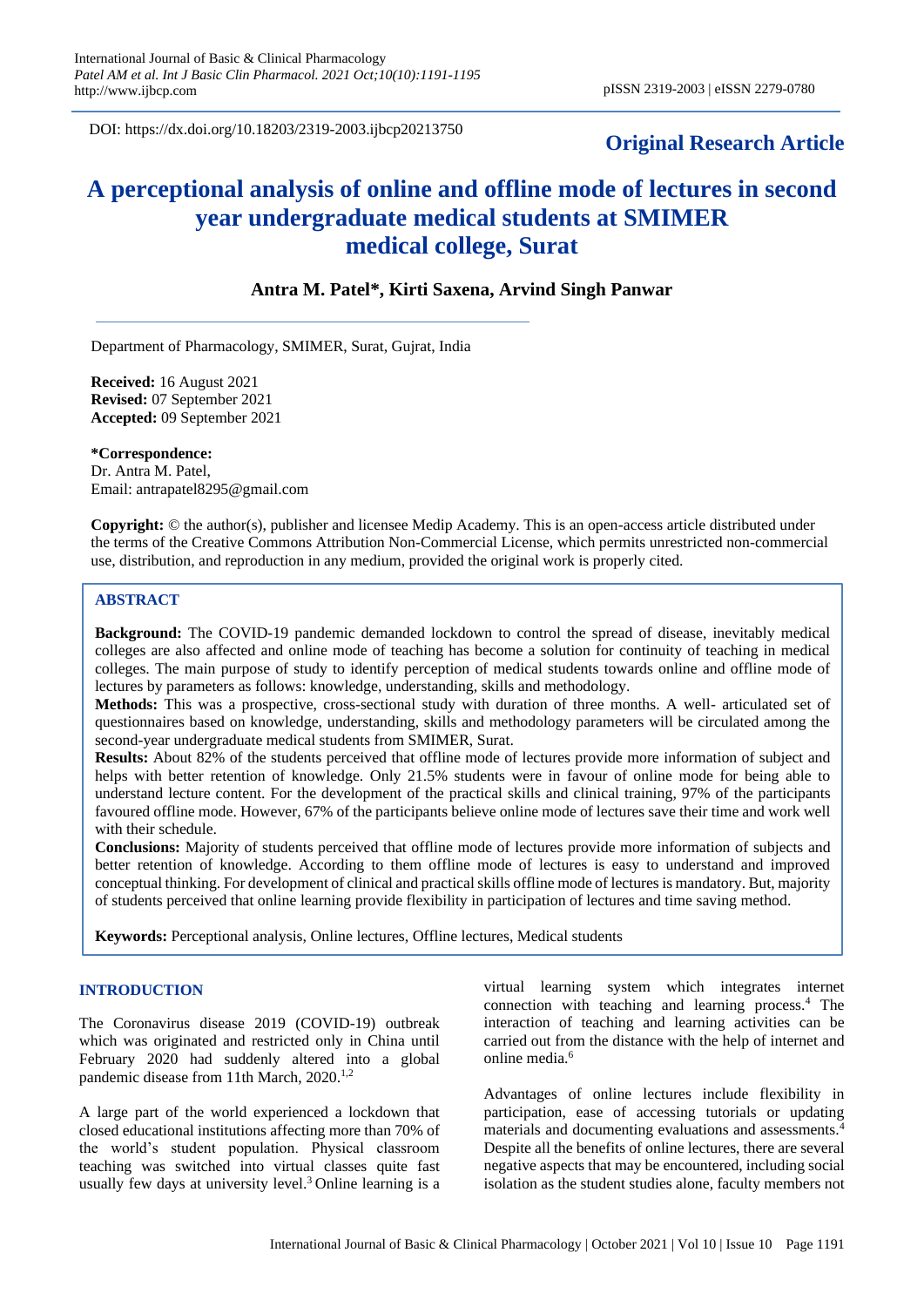providing individualized instruction for specific learning needs, cost, technical problems, poor instructional design, and the use of technology for entertainment rather than education.4,5 The literature describes additional barriers that faculty members may encounter when re-designing a traditional classroom lecture into a web-based curriculum, including additional time needed for course preparation; excessive one-on-one faculty-student communication (e.g., e-mails, telephone calls, etc); and lack of technical expertise needed to design quality instructional/curricular components.4,10

## **METHODS**

A prospective, cross sectional, study was conducted on undergraduate medical students of tertiary care hospital, SMIMER Surat for the duration of three month, February-April 2021. The sample size collected in study was consist of responses received within the data collection period.

All the students who were studying in second year of their undergraduate program and have exposure of both online and offline mode of lectures were included in this study. Those students who were eligible for this study but were not willing to give their consents were excluded from the study. A written consent was attached with the questionnaire, and was presented to the students before the beginning of the survey. In order to grasp the perspective of undergraduate medical students regarding the mode of delivery of the lectures, the feedback form, which contains the brief description about study and well-articulated set of questionnaires, was circulated among students.

All the necessary approvals were given by the institutional ethics committee of SMIMER-Surat, India before the commencement of study. Descriptive statistic was used for statistical analysis. It is to be noted that sum of the percentage did not always add up to 100% for the questionnaire with multiple responses.

Questionnaires will be as following:

## *Section 1: Knowledge related questionnaire*

Which method makes interaction with teacher easier? Which method provides more information of subjects? Which method provides better retention of knowledge? And which method is more engaging?

#### *Section 2: Understanding related questionnaire*

Which mode of lectures is easy to understand? Which method enhanced mutual understanding between teachers and students? Which method improved conceptual thinking? And which method gives you more confidence to crack your exams?

## *Section 3: Skills related questionnaire*

How familiar are you with e-devices? In which method are you more comfortable at asking your doubts? Which mode of lecture enabled you to do your practical assignment and project effectively afterwards? And which method develops your practical/clinical skills more?

## *Section 4: Methodology related questionnaire*

Do you feel that online lecture platforms are easy to use/ navigate? Should online learning be continued as regular study even after COVID-19 era? Do you feel computer literacy plays a role in understanding online mode of lectures? Which method saves your time and works well with your schedule? Which method makes you attend more classes? Do you think mixed method of learning using both traditional and online teaching is the best approach to maximizing learning efficacy? What difficulties did you face during online lectures? And what difficulties did you face mainly during offline lectures?

## **RESULTS**

Total 232 students from second year participated for the study and the response rate was 100%.

## *Knowledge*

According to knowledge prospects of learning, out of 232 students 90.43% of the students were in favour of believing that, offline mode of lectures is easier for the student-teacher interaction. Moreover, almost 82% of the students perceived that offline mode of lectures provide more information of subject and helps with better retention of knowledge compared to online lectures. The engagement level in offline mode of lecture was considered higher as compared to that of online mode as 85.3% of participants voted in favour of offline mode (Table 1).

## **Table 1: Knowledge related questionnaire***.*

| <b>Section 1: Knowledge</b><br>related questions           | <b>Online</b><br><b>lectures</b><br>$(\%)$ | <b>Offline</b><br><b>lectures</b><br>$($ %) |
|------------------------------------------------------------|--------------------------------------------|---------------------------------------------|
| Which method makes<br>interaction with teacher<br>easier?  | 10                                         | 90                                          |
| Which method provides<br>more information of<br>subjects?  | 17                                         | 83                                          |
| Which method provides<br>better retention of<br>knowledge? | 18                                         | 82                                          |
| Which method is more<br>engaging?                          | 15                                         | 85                                          |

## *Understanding*

The ability to understand lecture content in offline mode of delivery considered easier as compared to online mode as only 21.5% students were in favour of online mode. Besides that, 93.1% of the participants feels that offline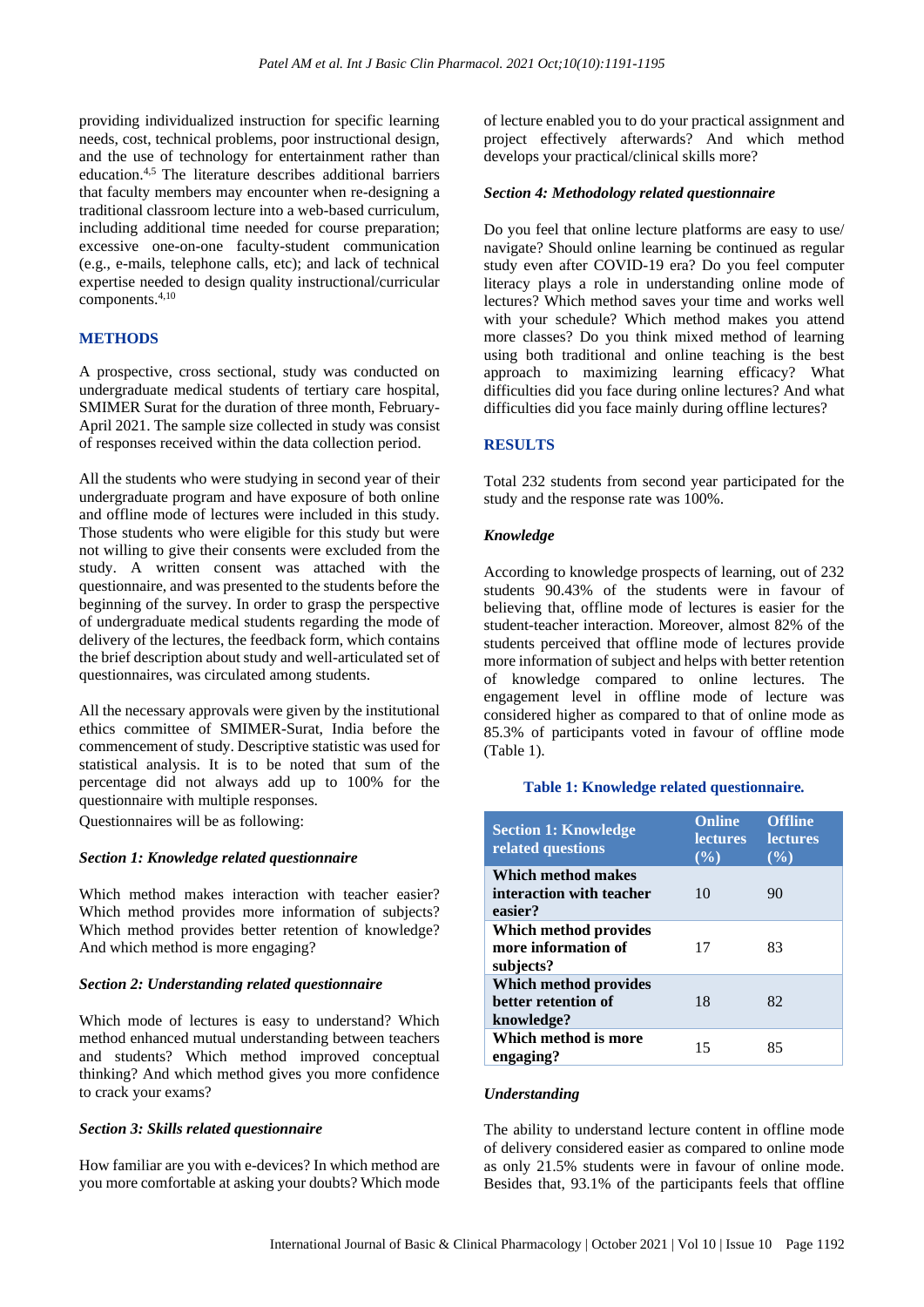mode of study provides better mutual understanding and engagement between students and teachers. Apart from that, nearly 84% of the participants believe that offline mode of lectures gives better grasp over conceptual thinking and enables to boost higher level of confidence for the examinations as well (Table 2).

#### *Skills*

For the development of the practical skills and clinical training, 97% of the participants favoured offline mode of lectures than that of online mode (Table 3).

#### *Methodology*

Even after COVID pandemic, 75% of participants prefers to endorse offline mode of lectures as 40% of the participants finds online lecture platform difficult to navigate and 60% of the participants feels that online mode of lectures requires advance level of computer literacy.

However, 67% of the participants believes online mode of lectures saves their time and works well with their schedule (Table 4).

## **Table 2: Understanding related questionnaire.**

| <b>Section 2: Understanding</b><br>related questions                            | <b>Online</b><br><b>lecture</b><br>s(%) | <b>Offline</b><br><b>lecture</b><br>s(%) |
|---------------------------------------------------------------------------------|-----------------------------------------|------------------------------------------|
| Which mode of lectures is easy<br>to understand?                                | 22                                      | 78                                       |
| Which method enhanced<br>mutual understanding between<br>teachers and students? | 7                                       | 93                                       |
| Which method improved<br>conceptual thinking?                                   | 16                                      | 84                                       |
| Which method gives you more<br>confidence to crack your<br>exams?               | 16                                      | 84                                       |



**Figure 1: Knowledge and understanding related responses.**





International Journal of Basic & Clinical Pharmacology | October 2021 | Vol 10 | Issue 10 Page 1193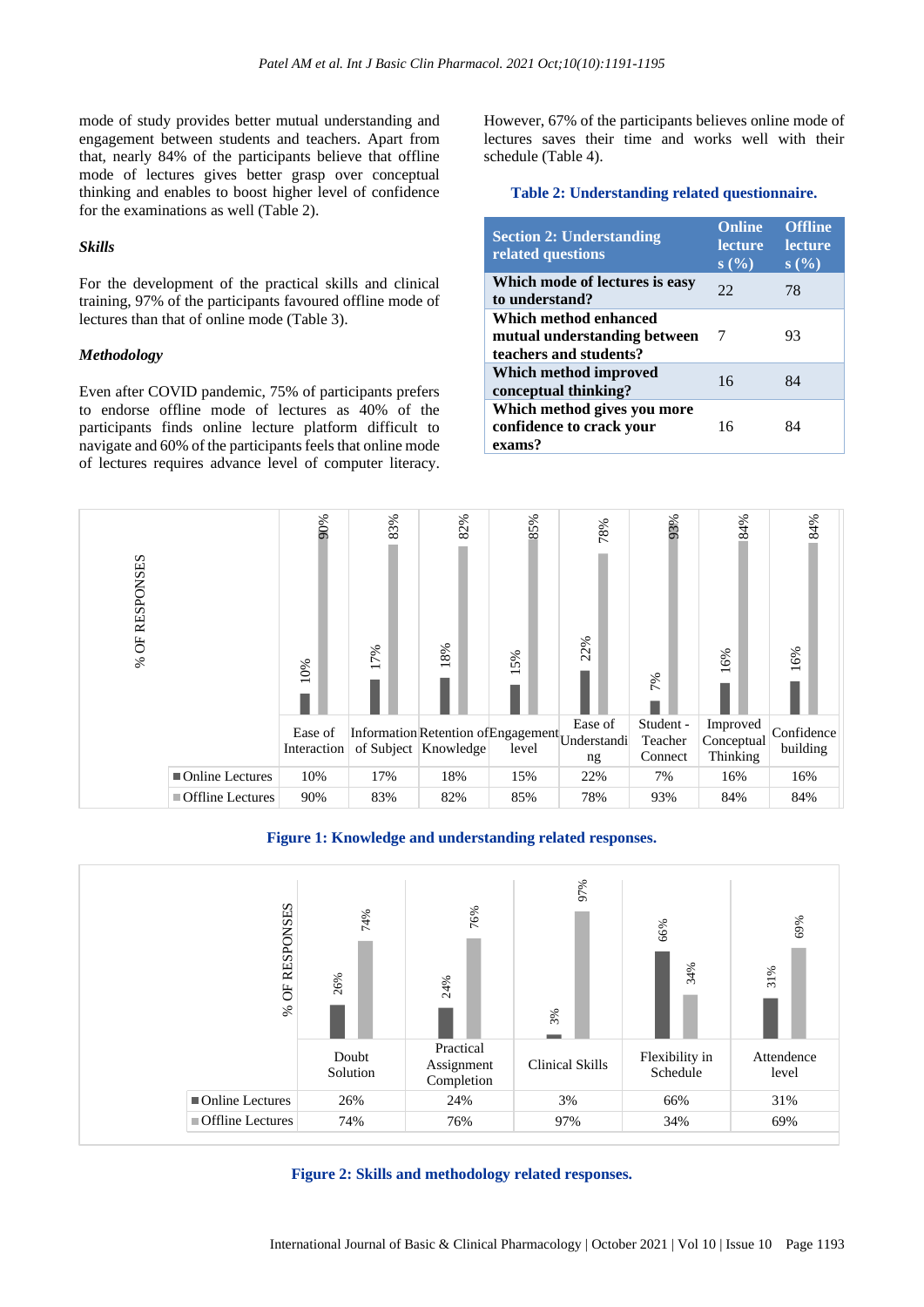#### **Table 3: Skills related questionnaire.**

| <b>Section 3: Skills related</b><br>questions                                                                     | <b>Online</b><br><b>lectures</b><br>$($ %) | <b>Offline</b><br><b>lectures</b><br>$($ %) |
|-------------------------------------------------------------------------------------------------------------------|--------------------------------------------|---------------------------------------------|
| In which method are you<br>more comfortable at asking<br>your doubts?                                             | 26                                         | 74                                          |
| Which mode of lecture<br>enabled you to do your<br>practical assignment and<br>project effectively<br>afterwards? | 24                                         | 76                                          |
| Which method develops your<br>practical/clinical skills more?                                                     | 3                                          |                                             |

#### **Table 4: Methodology related questionnaire.**

| <b>Section 4: Methodology</b><br>related questions                    | <b>Online</b><br><b>lectures</b><br>$($ %) | <b>Offline</b><br><b>lectures</b><br>$($ %) |
|-----------------------------------------------------------------------|--------------------------------------------|---------------------------------------------|
| Which method saves your<br>time and works well with<br>your schedule? | 66                                         | 34                                          |
| Which method makes you<br>attend more classes?                        | 31                                         | 69                                          |

## *Hybrid method of learning*

Despite higher preference for offline mode of lectures over online lectures, 44% of participants were agreed to consider mixed method of learning using both traditional and online teaching to maximise the learning efficacy.



## **Figure 3: Responses for hybrid method of learning.**

## **DISCUSSION**

#### *Knowledge*

Due to COVID-19, it is common that majority of medical institutions have adapted the online mode of lecture

delivery. However, it has not been used prior to this pandemic. In the study of "Eight principles of effective online teaching", certain principles are mentioned such as: encouraging contact between students and faculty, collaborative learning, quick feedback, active learning, task time-encouraging students to allocate more time for completing tasks, high-expectations-the teacher should communicate their expectations in order to encourage and motivate students, diversified learning, and technology application by Cheung et al.<sup>11</sup> In our study only  $10\%$ students believed that online mode of lectures are more interactive rest all 90% students favoured offline mode of lectures are more interactive and provide better knowledge. For maximizing learning efficacy of online lectures, we should follow the eight principles of effective online teaching given by Cheung et al.<sup>11</sup>

#### *Understanding*

In the study of students perceptions and satisfaction with a web-based human nutrition course, about 20% of students reported that they would understand the course materials better if the faculty was teaching in the traditional classroom in [Rochester](https://www.ncbi.nlm.nih.gov/pubmed/?term=Rochester%20CD%5BAuthor%5D&cauthor=true&cauthor_uid=19002289) et al study.<sup>7</sup> The finding was also similar in our study as we have found that, students have perceived offline mode of teaching more effective as compared with online teaching, with an average of 21% scored for preference for online teaching, and 79% for offline teaching suggesting majority of students prefer face-to-face teaching.

## *Skills*

Medical education has practical sessions in anatomy, physiology, and biochemistry laboratories along with clinical bedside training that requires physical contact with the faculty and peer. This has been documented as a determinant of attitudes towards e-learning.<sup>8</sup> The lack of these practical/clinical exposures in the existing e-learning platforms including those at Makerere University was highlighted as a major caveat to e-learning for medical education in Uganda in Frehywot et al study.<sup>9</sup> In our study, nearly 96% of the student participants also perceived that offline learning offers better interactions for development of clinical and practical skills.

## *Methodology*

The key barriers to online teaching are distractions by ambience at home, lack of Internet connection, and the compatible devices. Moreover, switching between faculties for different topic, screen strain, technical issues during the lectures and pre-recorded lectures over live lectures are causing difficulties to concentrate and maintain consistent rhythm throughout the study sessions.

Above disadvantages of online learnings are countered by face-to-face learning because offline learning is effective to build connection and interaction between the faculties and students. Leveraging the advantages of both learning